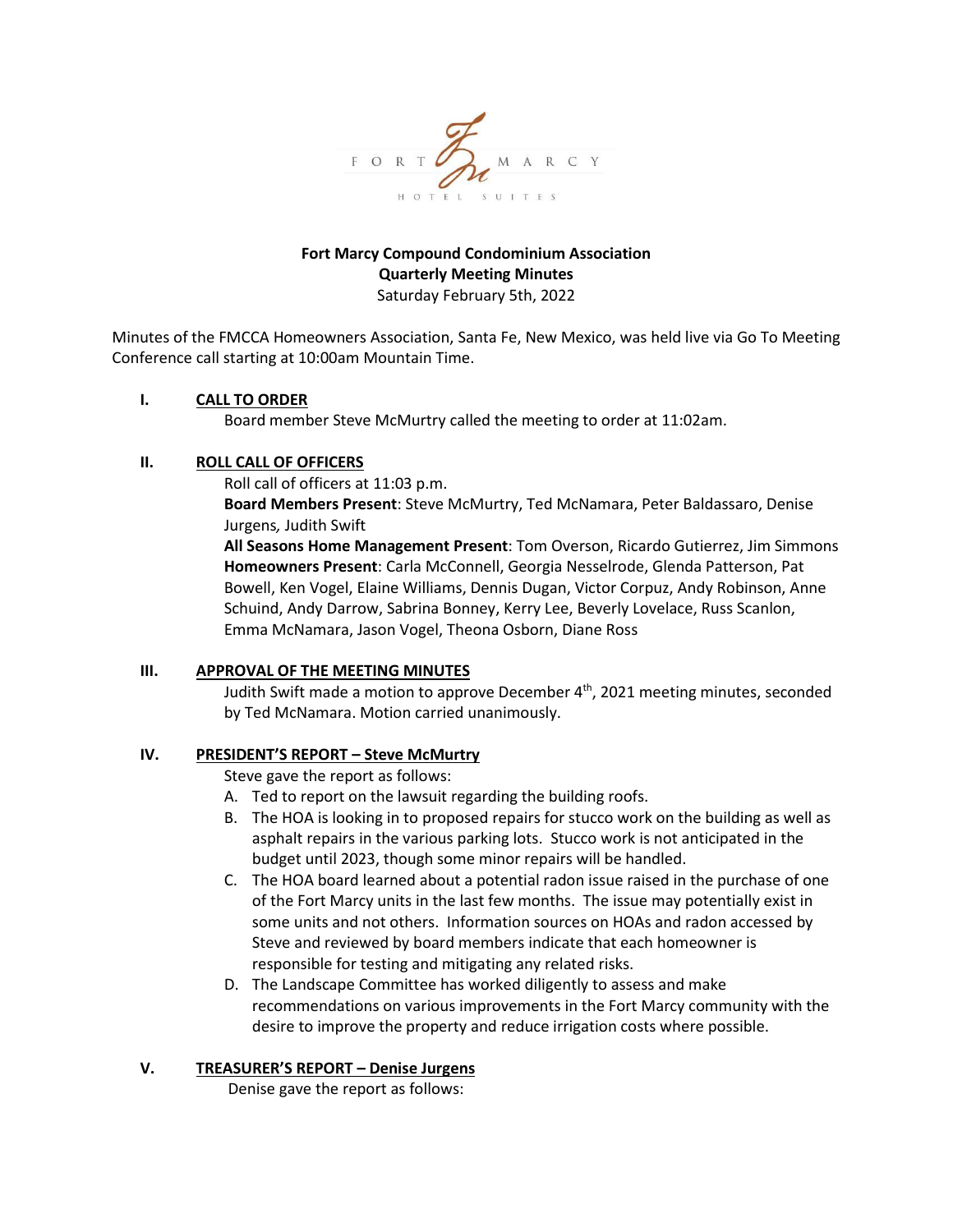- A. Budget vs. Actual for 2021. Total income / revenues are \$726,370 to a budget of \$700,961. The association is \$25,409 over budget income. The majority of the overage is income paid to the association from All Seasons Resort Lodging that was greater than anticipated.
- B. Total Expenses are \$702,952 to a budget of \$700,961. the association is over budget by a variance of \$1,991. Ended the year with surplus income \$23,418
- C. The balance sheet as of December 31, 2021 . Total current assets are \$1,465,000 of which \$1.456 M is in cash. \$1,279,435 of the cash is the capital reserve fund.
- D. Denise commented that the reserve funds are invested in conservative laddered certificates of deposit and money market accounts to capture some interest while held.
- E. The 2022 operating budget has been circulated to all homeowners as approved by the board in December 2021.
- F. Denise suggested that all homeowners take advantage of the HOA portal to pay dues as an efficient way to move payments from the owner's bank accounts directly in to the HOA operating account.

# **VI. MANAGERS REPORT - Tom Overson**

Tom Overson gave the report as follows:

- A. Landscape work several trees have been removed as part of the landscape plan. Some units are working with ProScape to do landscape upgrades adjacent to their units. Tom shared a list of suggested plant and trees as provided by Landscaping Committee member Carla McConnell. Carla helped review the list and noted that it includes a nice variety of choices that should thrive at the property. Carla thanked Georgia Nesselrode, Judith Swift, Tom Overson and Ricardo Guetteriz for help in working on a landscape plan. The intent is to have a good resource to help beautify Fort Marcy. Carla has additional resources for homeowners who are interested.
- B. Spring Projects Property management is looking to add more Coyote fencing by Unit 28 and the adjacent parking lot, in addition to fencing by Units 60-74 and 90. There are areas throughout the community that have irrigation lines no longer needed that will be removed. The clubhouse parking lot will be resurfaced in the Spring.
- C. Night property walks: Ricardo is walked the property in the evenings and has identified some areas needing improved lighting to be addressed by the HOA.
- D. The storage unit lock upgrades seem to have been effective. No reported break-ins since the suggested upgrades have been implemented.
- E. Michael Jensen has been promoted to Maintenance Manager at the property.

### **VII. OLD BUSINESS – Ted McNamara**

Ted McNamara gave the report as follows:

Roof Repair Update – Ted McNamara updated the ownership on the on-going lawsuit over hailstorm damages. Roof repairs are continuing routinely. The suit with State Farm is moving forward slowly and is still in the discovery phase. Thus far, there are no additional costs for this action. The attorney and engineer's fees are based on a percentage of any settlement.

### **VIII. NEW BUSINESS**

A. Owners will receive nomination forms in March for the board election in May.